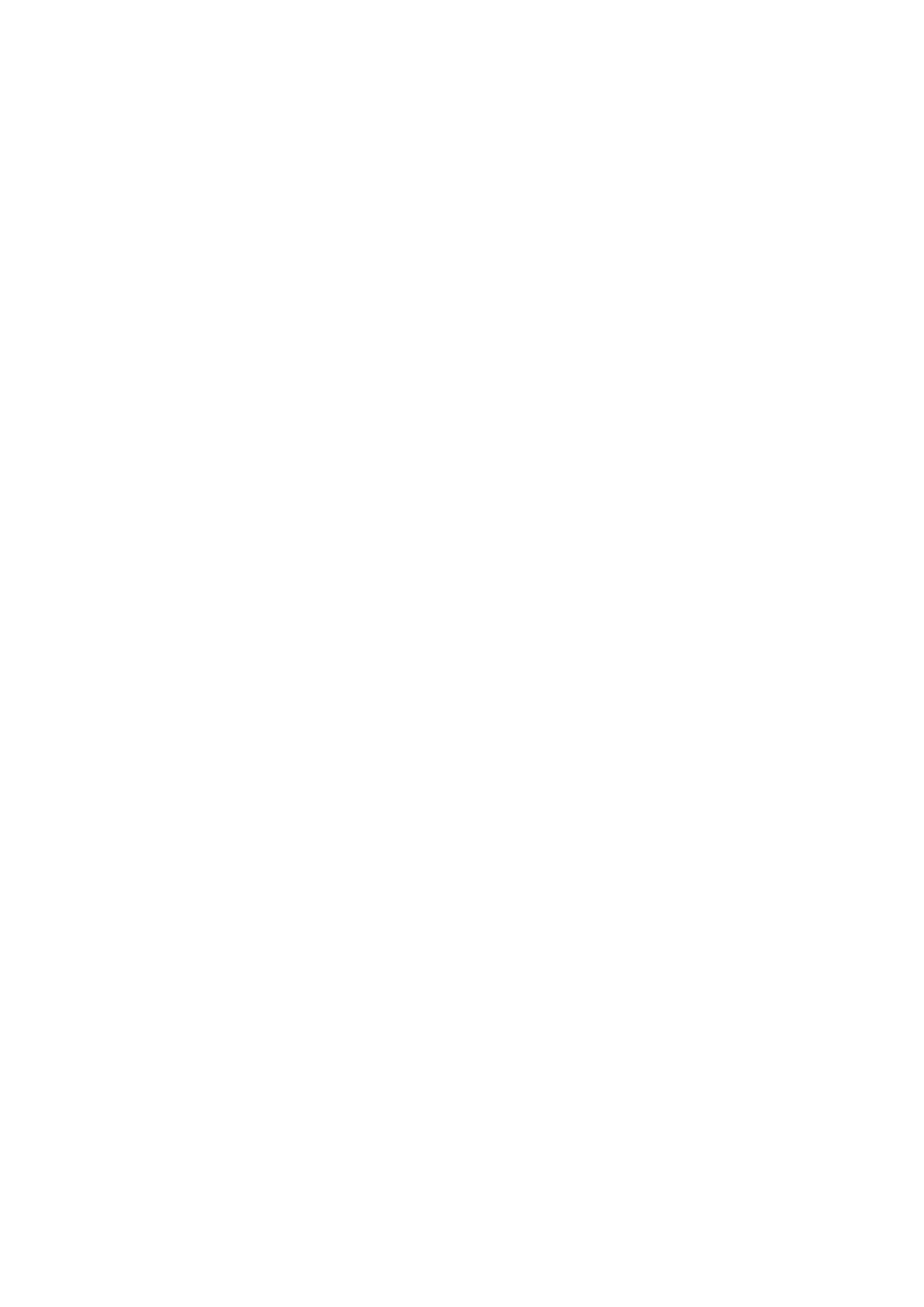## SNETTERTON 200 SOLO PRACTICE PRACTICE - 2 LAP TIMES

| Lap | Time                |
|-----|---------------------|
|     |                     |
|     | Duncan Baillie      |
|     | <b>START</b>        |
| 1   |                     |
| 2   | 1:47.228            |
| 3   | 1:45.838            |
| 4   | 1:42.838            |
| 5   | 1:42.197            |
| 6   | 1:39.986            |
|     |                     |
|     |                     |
|     | <b>Edward Giles</b> |
|     |                     |
|     | <b>START</b>        |
| 1   |                     |
| 2   | 1:35.682            |
| ٩   | 1·34 605            |

| 3 | 1:34.605 |
|---|----------|
| 4 | 1:33.753 |
| 5 | 1:30.972 |
| 6 | 1:31.155 |
|   | 1:29.786 |

| Elliot Dufton |          |  |  |
|---------------|----------|--|--|
| <b>START</b>  |          |  |  |
| 1             |          |  |  |
| 2             | 1:32.667 |  |  |
| 3             | 1:33.104 |  |  |
| 4             | 1:30.911 |  |  |
| 5             | 1:32.059 |  |  |
| 6             | 1:35.101 |  |  |
|               | 1:33.033 |  |  |

| Gareth Willis |          |  |  |
|---------------|----------|--|--|
| <b>START</b>  |          |  |  |
| 1             |          |  |  |
| 2             | 1:45.644 |  |  |
| 3             | 1:44.564 |  |  |
| 4             | 1:42.435 |  |  |
| 5             | 1:41.960 |  |  |
| 6             | 1:38.996 |  |  |
|               |          |  |  |

| Gary Arden |              |  |  |
|------------|--------------|--|--|
|            | <b>START</b> |  |  |
| 1          |              |  |  |
| 2          | 1:32.048     |  |  |
| 3          | 1:32.672     |  |  |
|            |              |  |  |
|            |              |  |  |
| lan Austin |              |  |  |

| lan Austin   |  |
|--------------|--|
| <b>START</b> |  |
|              |  |
| 1:50.399     |  |

| Lap | Time     |
|-----|----------|
| 3   | 1:38.547 |
| 4   | 1:38.851 |

| James Hobson |          |  |  |
|--------------|----------|--|--|
| <b>START</b> |          |  |  |
| 1            |          |  |  |
| 2            | 1:31.050 |  |  |
| 3            | 1:28.443 |  |  |
| 4            | 1:26.552 |  |  |
| 5            | 1:33 435 |  |  |
| 6            | 1:30.288 |  |  |
|              | 1:26.304 |  |  |

| Jason Lamb   |          |  |
|--------------|----------|--|
| <b>START</b> |          |  |
| 1            |          |  |
| 2            | 1:46.788 |  |
| 3            | 1:45.117 |  |
| 4            | 1:43.518 |  |
| 5            | 1:43.480 |  |
| 6            | 1:39.516 |  |
|              |          |  |

| Jay Able |          |  |
|----------|----------|--|
|          | START    |  |
| 1        |          |  |
| 2        | 1:45.173 |  |
| 3        | 1:38.974 |  |
| 4        | 1.41.945 |  |
| 5        | 1:38.999 |  |
| 6        | 1:39.764 |  |

| Jim Hind |          |  |  |
|----------|----------|--|--|
| START    |          |  |  |
| 1        |          |  |  |
| 2        | 1:24.979 |  |  |
| 3        | 1:23.409 |  |  |
| 4        | 1:30.230 |  |  |
| 5        | 1.24 516 |  |  |
| 6        | 1:22.208 |  |  |
|          |          |  |  |

| Joe Talbot   |          |  |
|--------------|----------|--|
| <b>START</b> |          |  |
| 1            |          |  |
| 2            | 1:32.078 |  |
| 3            | 1:32734  |  |
| 4            | 1:32714  |  |
| 5            | 1.41219  |  |
| 6            | 1:32.069 |  |
| 7            | 1:30.509 |  |

| Lap | Time         |
|-----|--------------|
|     | John Hiorns  |
|     |              |
|     | <b>START</b> |
| 1   |              |
| 2   | 1:47.771     |
| 3   | 1:42.955     |
| 4   | 1:46 699     |
| 5   | 1:41.308     |
| 6   | 1:37.791     |
|     |              |

| John Hogg |          |
|-----------|----------|
|           | START    |
|           |          |
| 2         | 1:38,456 |
| 3         | 1:35.444 |
|           | 1:33.843 |

| John Lea     |  |
|--------------|--|
| <b>START</b> |  |
|              |  |
| 1:29.668     |  |
| 1:26.824     |  |
| 1:26.863     |  |
| 1:24.808     |  |
| 1:26.355     |  |
| 1.2598       |  |
|              |  |

| Kam Dixon |              |
|-----------|--------------|
|           | <b>START</b> |
| 1         |              |
| 2         | 1:38.926     |
| 3         | 1:36.002     |
| 4         | 1:35.066     |
| 5         | 1:38,200     |
| 6         | 1:35.375     |
|           |              |

| Kate Mustill |          |
|--------------|----------|
| START        |          |
| 1            |          |
| 2            | 1:56.590 |
| 3            | 1:56.567 |
| 4            | 1:54.990 |

| <b>Kyal Tinker</b> |          |
|--------------------|----------|
| <b>START</b>       |          |
| 1                  |          |
| 2                  | 1:39.052 |
| 3                  | 1:35.948 |
| 4                  | 1:35.092 |

13/04/2019 - 14/04/2018 / SNETTERTON